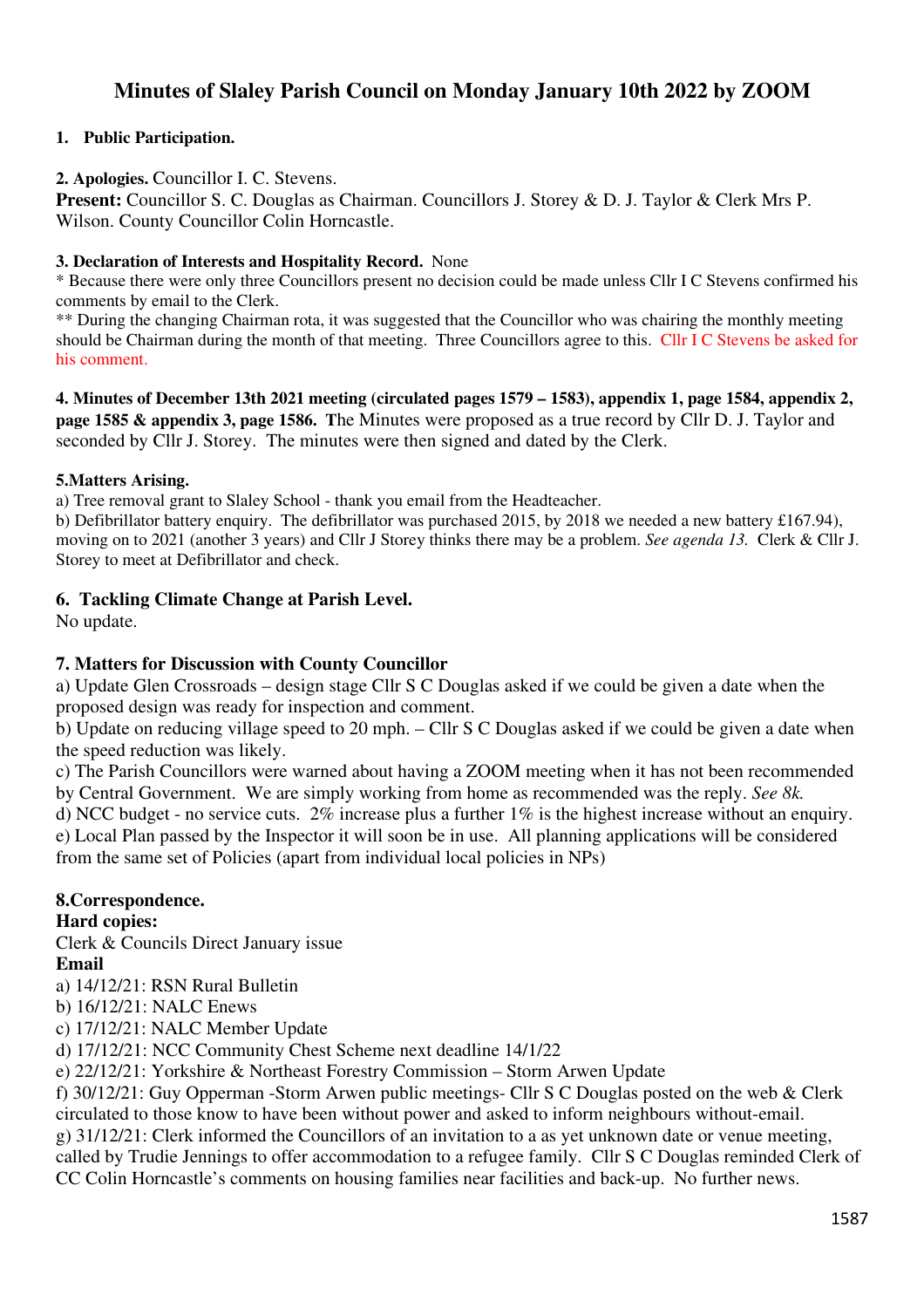# h) 5/1/22: RSN Rural Bulletin

i) 5/1/22: NALC includes survey asking if PCs happy with communication with NCC. Clerk to ask if Cllr I C Stevens completed, if not Cllr S C Douglas volunteered to do so.

j) 6/1/22: RSN Funding Bulletin

k) 7/1/22: NALC Enews 7/1/22 – contains information on permitted digital meetings.

l) 10/1/22: West Northumberland VCS network meeting by ZOOMN 27/1/22 at 10 a.m.

## **9. Financial Report.**

a) January payroll paperwork received from TP Jones

b) Invoices received & paid since November meeting. None

c) Invoices to be paid

TP Jones & Co: payroll preparation October – December £46.80

Fire Aid Training £683.00 (once bank details have been confirmed)

Replace February 22 Defibrillator pads

d) Income & Expenditure at January  $10^{th}$  2022 attached as **appendix 1/100122, page 1591** 

# **10. Precept for 2022/23 final draft attached as appendix 2 /100122, page 1592**

Cllr S C Douglas proposed that Councillors start to discuss the Precept at their June meeting rather than November. Three Councillors agree to this. Cllr I C Stevens be asked for his comment.

# **11. Planning Applications.**

**21/04867/LBC:** Re-slating the existing roofs, using salvaged natural slates. Shield Hall (although included in the applications below a stand-alone application for re-slating could save planning delays. **No objections** 

**21/04771/FUL & 21/04772 LBC:** Construction of a garden room, replacement staircase, internal alterations to particians and walls to ensuite bathrooms and kitchen. Repairs to existing windows and installing secondary glazing. Refurbishment of barn to form fitness room, den and utility room. Re-slating the roofs, repairing floors, stalling rooflights and new stairs. Shield Hall, NE46 1TU. Applicant Gary Hall. **No objections** 

\* Cllr IC Stevens received an email 17/11/21 from Imperator Developments about a Housing Needs Assessment for Slaley. Update from Cllr IC Stevens.

**21/03782/FUL:** Conversion of outbuilding to guest accommodation, East Ridley Hall, Strothers Bank Slaley. Applicants Mr & Mrs Paul Spencer. **Pending** 

**21/03241/FUL:** Extension of existing garage to provide additional workshop space, store and garage with ancillary self-contained residential annexe accommodation above. Wooley Lodge, Wooley, NE46 1TY. Applicant Geoff Jackson. **Pending** 

**21/02633/FUL:** Proposed extension of existing farmhouse into adjacent barn. Woodnook Hill Farm, U8080. NE47 0BW. Councillors emailed comments by August 5<sup>th</sup>. Pending.

**21/02682/OUT:** Resubmission: Outline application for development of up to 3 detached dwellings (all matters reserved) Land west of Rose Cottage, Wooley Road, Hexham, Applicant Mr. A. Garvey. **Pending. \* \***checking on line there are some objections to this application

## **Decisions from planning**

**21/03340/FUL:** Extensions to the rear, including removal of existing porch/conservatory. The Coach House, East Woodfoot. Applicants Mr & Mrs Allanson. **– Granted** 

## **12. Social Media Report - Cllr I C Stevens & Slaley Web Page Report - Councillor S.C. Douglas.**

Cllr D J Taylor reported improved access for parish Facebook account. Cllr S C Douglas said web interest was slow.

## **13. Defibrillator Update – Monthly check list attached as appendix attached as appendix 3/100122, page 1593.**

a) The monthly NEAS check list was completed by Cllr Storey rand emailed to Clerk. The date on the pads in the Defib is February 2022 and date on replacement pads 2023-11.

c) First Aid Training by NEAS was agreed for Thursday April  $7<sup>th</sup>$ 

d) The orange/red light on the cabinet window may indicate temperatures below 5C. Clerk and Cllr S. Storey to meet at Machine and go through some tests.

## **14. Update games/play area within school grounds.**

a) Weekly inspection reports received for December and forwarded to school.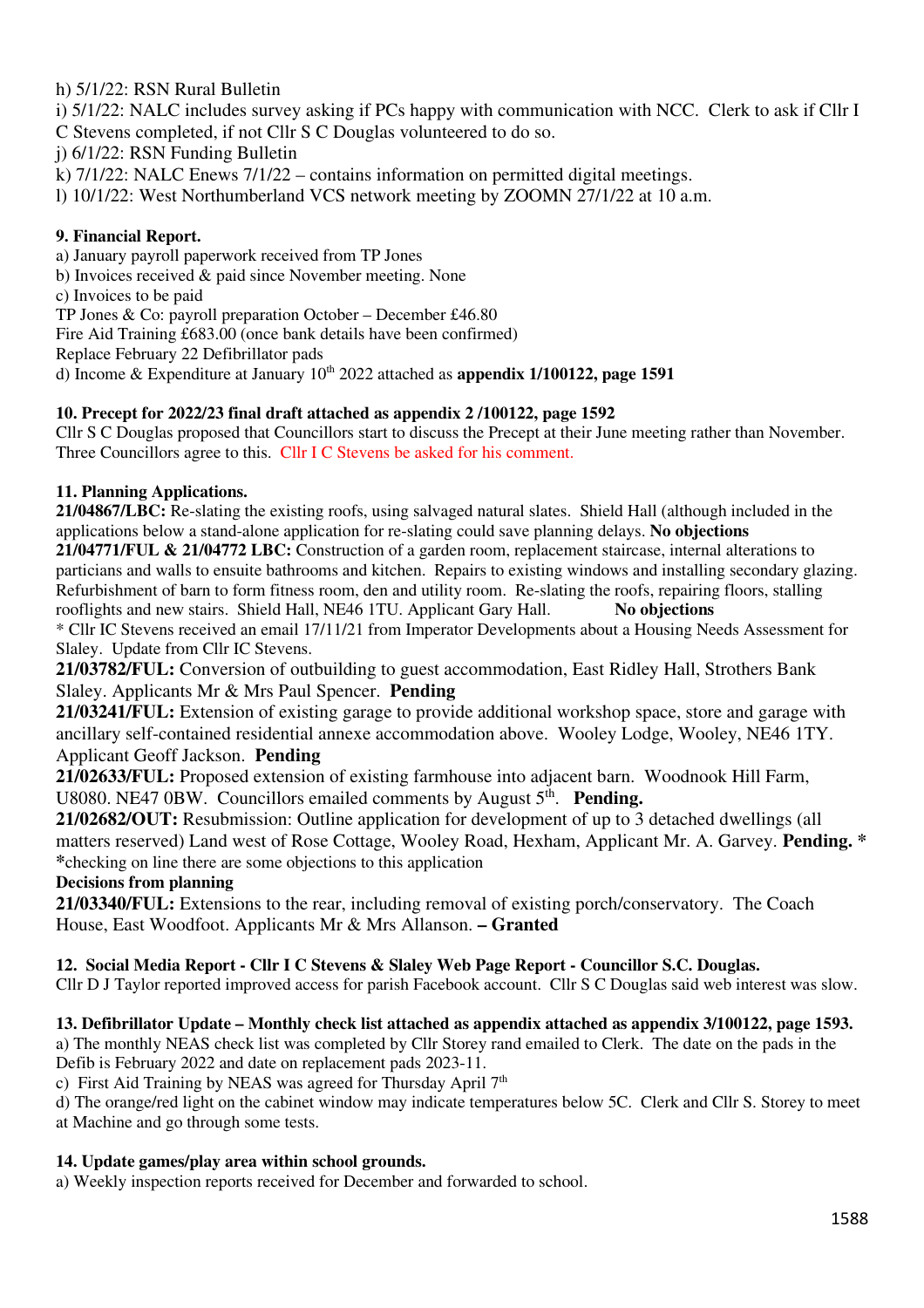b) At this point Linda Gaines, an NCC Education Officer, joined the meeting to give some background to the question of schools having to pay to have their unhealthy trees removed rather than the County Council. In 1988 the Education Reform Act gave a budget to schools, money delegated to a formula to cover budget headings and this includes grounds maintenance which in turn would cover the safety of trees around the school. The budget issues are covered by the Governing body which is split into sub-committees of which there is a Finance Committee. It is the role of the Finance Committee to allocate necessary funding to each budget headings. In emergencies like the position Slaley found itself in with the unexpected removal of unhealthy trees, schools would normally turn to their PTA to fund the unbudgeted costs. Linda was thanked for her time.

## **15. Parish Council Vacancies**

#### No interest IN THE VACANCIES?

Resend the 'Vacancy Poem' written in December to Cllr S C Douglas and give a copy for the February Slaley News.

## **16. Neighbourhood Plan**

a) Neighbourhood Planning Update issue 7 December 2021 circulated by email

b) Interest in joining a Steering Group appeared on page 4 of November Slaley News and again on page 6 of the double December/January issue. The request has also appeared twice in Slaley Notes on November 25<sup>th</sup> and December 23rd. CC Colin Horncastle has agreed to be Executive Consultant. Cllr S C Douglas presented a draft Steering Group Personnel Graph and said she was drafting a questionnaire to go out in the February Slaley News. Cllr J Storey was asked if he would be manager responsible for co-ordinating resilience. CC C Horncastle suggested appointing a planning consultant because a NP was all about planning policies not technical issues. Stakeholders from the parish were needed to join the Councillors in a Steering Group. Cllr J. Storey was asking if he would approach people to join the group during February, his month as Chairman.

c) Cllr S C Douglas emailed PC members 29/12/21 asking for permission to bid for funding to start process of developing a NP. The three remaining Councillors agreed this by email.

#### **17. Slaley Parish Plan; Action Plan - January 2022 update**

Draft circulated and attached **as appendix 4/100122, page 1594.** 

There was a discussion about changes to the holiday timeshare accommodation at Slaley Hall (as recorded in 'K') Cllr D J Taylor suspected that if further timeshare properties were built, as agreed in the 1990's, any new timeshare building could cause some concern with residents of 'owned' properties on the estate.

#### **18. Slaley Commemoration Hall Update by Cllr DJ Taylor.**

Next management meeting January 19<sup>th</sup>

Next Artisan Market Wednesday January 26<sup>th</sup>

New Key Safe fitted. Spate of children's parties booked. Concern over projected power costs.

#### **19. AOB**

a) Large branch wind-blown from Townfoot garden lying at corner with Riding Mill road reported to highways 3/1/22 and on the Police web site (Reference number: TUS2200103017) then when it started to snow telephoned the Police on 999. Police telephoned 17.00 hours lost in village, talked them down and they found the branch. Moved onto grass and highway eventually removed the branch on Wednesday 5<sup>th</sup>.

b) Another posting of "Hi Neighbour" was received by hard copy through the mail delivery. Offering a free app. The letter asked the recipient to download an app and enter a code. Clerk was contacted and asked about this. **Last received October 2018 see minutes of October 8th 2018 agenda item 8b (correspondence).** After discussion it was agreed that the **PC could say that it was an American company and nothing to do with the Parish Council.**  c) The second Parish Wander will take place on Sunday June 12th, this will also celebrate the Platinum Jubilee of Queen Elizabeth 11. Slaley School is taking part with an art exhibition.

d) The Clerk asked "Does the Parish Council wish to mark the Platinum Jubilee event in some way? e.g. by providing each child at the school a commemorative mug or coin or providing a number of 'Queen Elizabeth Roses' to be planted at various parish points? Cllr S C Douglas suggested each child being given a tree to plant as part of the Queen's woodland project, or possibly one central tree somewhere known as the Platinum Tree.

Where this tree could be planted was asked. Clerk explained the village trees planted to commemoration the Diamond Jubilee of Queen Victoria in 1897.